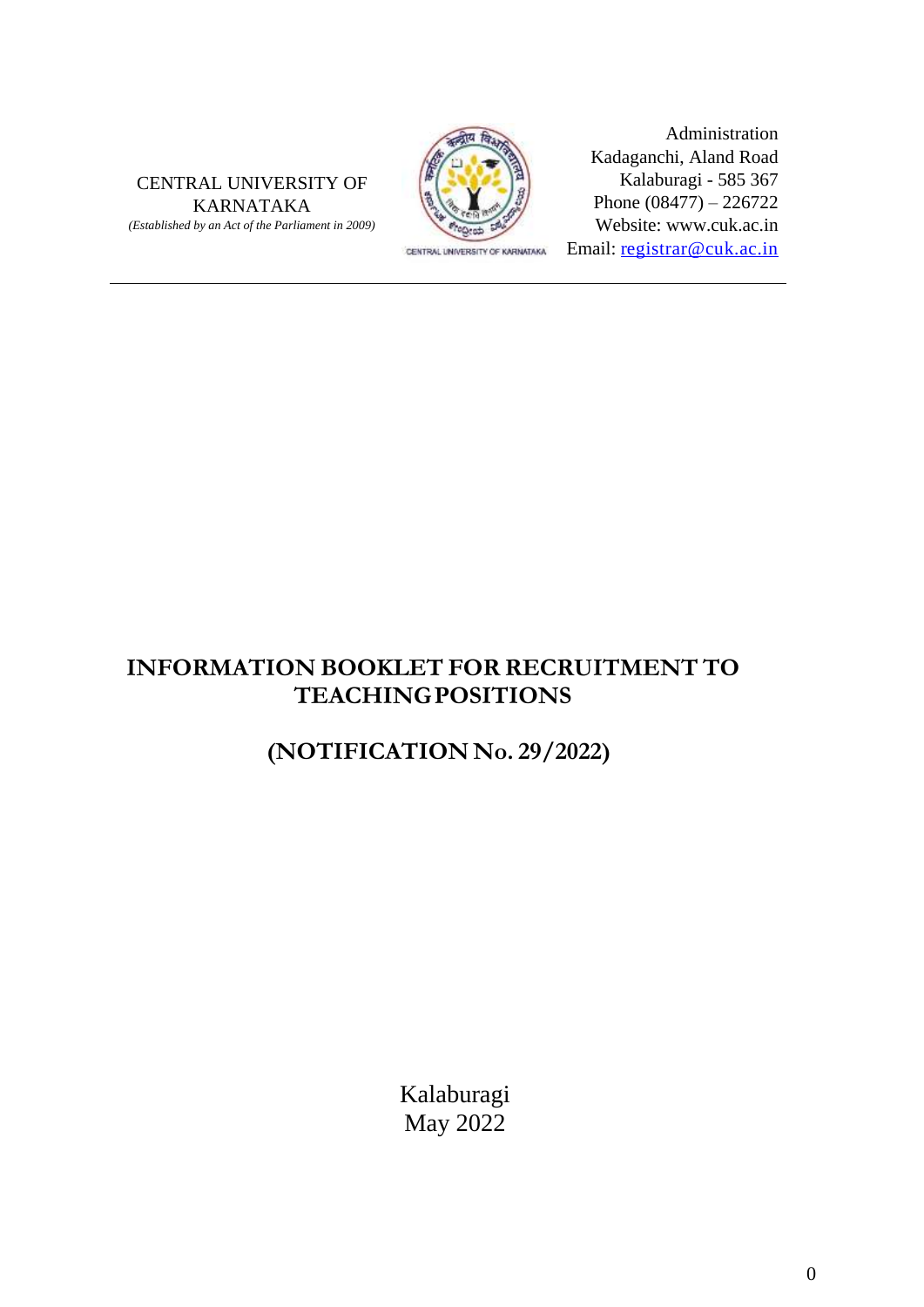Central University of Karnataka invites online applications from qualified citizens of India/Overseas citizens of India with valid documents as applicable are eligible to apply for recruitment to the following teaching positions at the level of Professors and Associate Professors. The details can be downloaded from CUK website (www.cuk.ac.in). The details of online application are as follows:

| Date of Commencement of online Application                                          | 30/05/2022 |
|-------------------------------------------------------------------------------------|------------|
| Last date of submission of online Application                                       | 30/06/2022 |
| Last date of receipt of hardcopy of online<br>application along with all enclosures | 08/07/2022 |

## **VACANCIES**

## **PROFESSOR**

| Sl.<br>No.       | Subject                                      | <b>SC</b>      | <b>ST</b>      | <b>OBC</b>     | <b>UR</b>    | <b>EWS</b>     | <b>PWD</b> | <b>TOTAL</b> |
|------------------|----------------------------------------------|----------------|----------------|----------------|--------------|----------------|------------|--------------|
| 1.               | <b>History and Archaeology</b>               |                |                | $\mathbf{1}$   |              |                |            | 1            |
| 2.               | Psychology                                   |                |                |                |              |                | 1(d/e)     | $\mathbf{1}$ |
| 3.               | Commerce                                     | $\mathbf{1}$   |                |                |              |                |            | 1            |
| $\overline{4}$ . | Social Work                                  |                |                |                | $\mathbf{1}$ |                |            | 1            |
| 5.               | Geology                                      |                |                |                |              | 1              |            | 1            |
| 6.               | <b>Mathematics</b>                           |                |                | $\mathbf{1}$   |              |                |            | 1            |
| 7.               | Physics                                      | $\mathbf{1}$   |                |                |              |                |            | 1            |
| 8.               | Computer science                             |                |                |                | 1            |                |            | 1            |
| 9.               | Electronics and communication<br>Engineering |                |                | 1              |              |                |            | 1            |
| 10.              | <b>Electrical Engineering</b>                |                |                |                | $\mathbf{1}$ |                |            | 1            |
| 11.              | Linguistics                                  |                | $\mathbf{1}$   |                |              |                |            | 1            |
| 12.              | Folkloristic & tribal studies                | 1              |                |                |              |                |            | 1            |
| 13.              | Music and fine arts #                        |                |                |                |              | $\mathbf{1}$   |            | 1            |
| 14.              | Education                                    |                |                | $\mathbf{1}$   |              |                |            | $\mathbf{1}$ |
| 15.              | Life sciences                                |                |                |                | 1            |                |            | 1            |
| 16.              | Tourism and hotel management                 |                |                | 1              |              |                |            | 1            |
| 17.              | Mass communication and journalism            |                |                | $\mathbf{1}$   |              |                |            | 1            |
| 18.              | Public administration                        | $\mathbf{1}$   |                |                |              |                |            | 1            |
| 19.              | Law                                          |                |                | $\mathbf{1}$   |              |                |            | 1            |
| 20.              | Foreign languages studies *                  |                | 1              |                |              |                |            | 1            |
| 21.              | <b>Business Studies **</b>                   |                |                |                | $\mathbf{1}$ |                |            | 1            |
|                  | <b>Total</b>                                 | $\overline{4}$ | $\overline{2}$ | $\overline{7}$ | 5            | $\overline{2}$ | 1          | 21           |

# Drama

\* French

\*\* Forthcoming vacancy due to superannuation.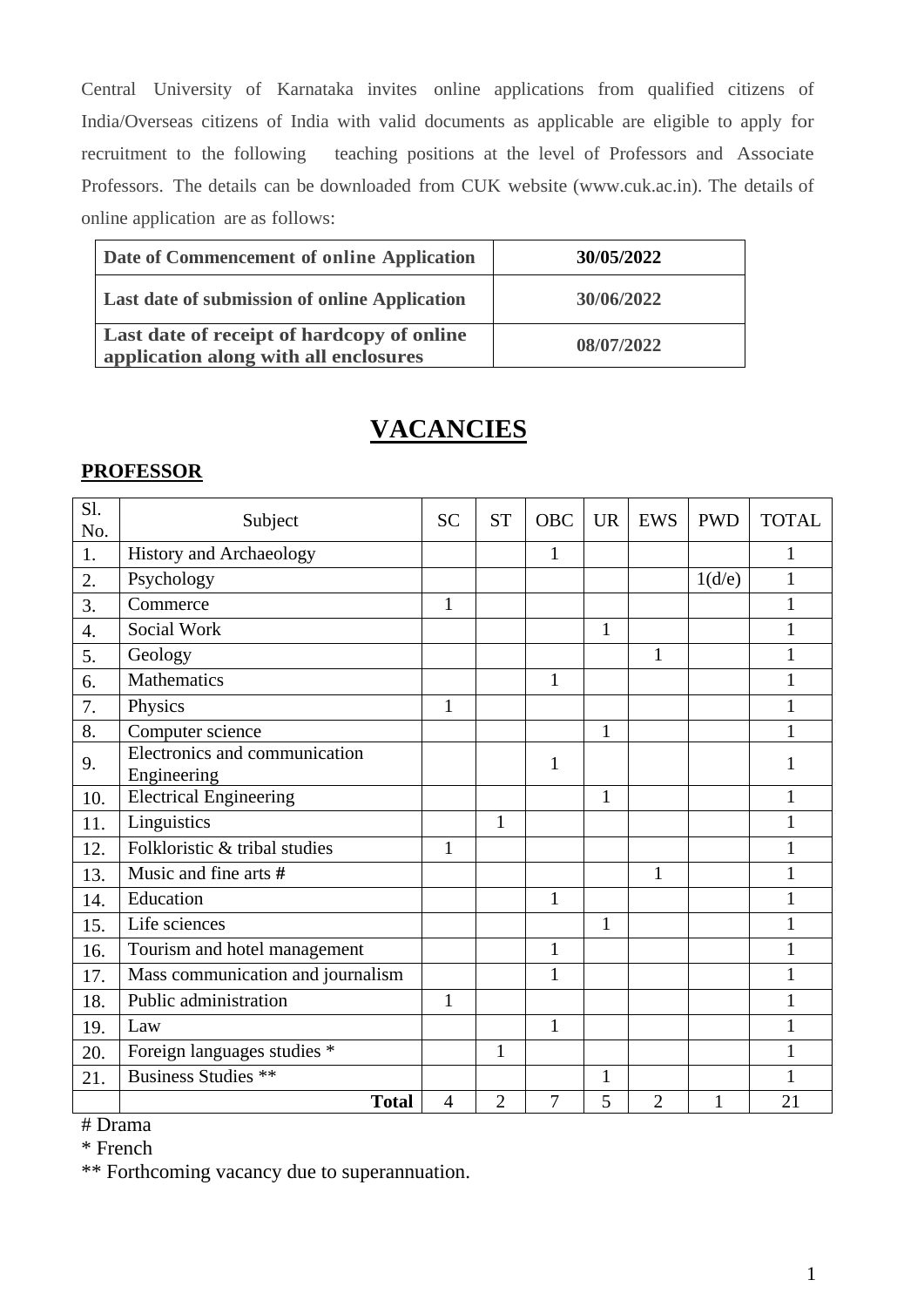# **VACANCIES**

## **ASSOCIATE PROFESSOR**

| Sl.<br>No. | Subject                              | <b>SC</b>    | <b>ST</b>    | <b>OBC</b>   | <b>UR</b>    | <b>EWS</b>     | <b>PWD</b>     | <b>TOTAL</b>   |
|------------|--------------------------------------|--------------|--------------|--------------|--------------|----------------|----------------|----------------|
| 1.         | <b>Economic Studies and Planning</b> |              |              | 1            | $\mathbf 1$  |                |                | $\overline{2}$ |
| 2.         | History and Archaeology              | $\mathbf{1}$ |              |              | 1            |                |                | $\overline{2}$ |
| 3.         | Geography                            |              |              | 1            | $\mathbf{1}$ |                |                | $\overline{2}$ |
| 4.         | English                              |              |              | 1            |              |                |                | 1              |
| 5.         | Psychology                           |              |              | 1            |              |                |                | 1              |
| 6.         | <b>Business studies</b>              |              |              | 1            | $\mathbf{1}$ |                |                | $\overline{2}$ |
| 7.         | Kannada                              |              | 1            |              |              |                |                | 1              |
| 8.         | Commerce                             |              |              |              |              | $\mathbf{1}$   |                | 1              |
| 9.         | Hindi                                |              |              |              | $\mathbf{1}$ |                |                | 1              |
| 10.        | Social Work                          |              |              | 1            |              |                |                | 1              |
| 11.        | Geology                              |              |              | 1            |              |                |                | 1              |
| 12.        | <b>Mathematics</b>                   |              |              |              | 1            |                | 1(a)           | $\overline{2}$ |
| 13.        | Physics                              |              |              |              | $\mathbf{1}$ |                |                | $\mathbf{1}$   |
| 14.        | Computer science                     |              |              | $\mathbf{1}$ |              |                |                | $\mathbf{1}$   |
| 15.        | <b>Electrical Engineering</b>        |              |              | $\mathbf{1}$ | $\mathbf{1}$ |                |                | $\overline{2}$ |
| 16.        | Linguistics                          | 1            |              |              | 1            |                |                | $\overline{2}$ |
| 17.        | Folkloristic & tribal studies        |              | 1            | 1            |              |                |                | $\overline{2}$ |
| 18.        | Music and fine arts*                 | $\mathbf{1}$ |              |              |              |                | 1(a)           | $\overline{2}$ |
| 19.        | Education                            |              |              |              | $\mathbf{1}$ |                |                | 1              |
| 20.        | Life sciences                        |              |              |              | 1            | 1              |                | $\overline{2}$ |
| 21.        | Tourism and hotel management         | $\mathbf{1}$ |              |              |              | 1              |                | $\overline{2}$ |
| 22.        | Mass communication and<br>journalism |              |              |              | $\mathbf{1}$ | $\mathbf{1}$   |                | $\overline{2}$ |
| 23.        | Public administration                |              |              | 1            | 1            |                |                | $\overline{2}$ |
| 24.        | Law                                  |              | $\mathbf{1}$ |              | $\mathbf{1}$ |                |                | $\overline{2}$ |
| 25.        | Foreign languages studies **         | $\mathbf 1$  |              | $\mathbf{1}$ |              |                |                | $\overline{2}$ |
|            | <b>Total</b>                         | 5            | 3            | 12           | 14           | $\overline{4}$ | $\overline{2}$ | 40             |

\*Music (Dance and Instrument)

\*\* Chinese & Russian

#### **Note:**

1. PWD Reservation is earmarked as per Gazette Notification No. 59 of 2016, GoI

2. The backlog PWD positions may be interchanged/filled by other PWD categories or UR following GoI rules. (Gazette Notification No. 59 of 2016, GoI, 34 [2]). Hence PWD candidates can apply for other UR positions and the eligible UR candidates can apply for PWD positions.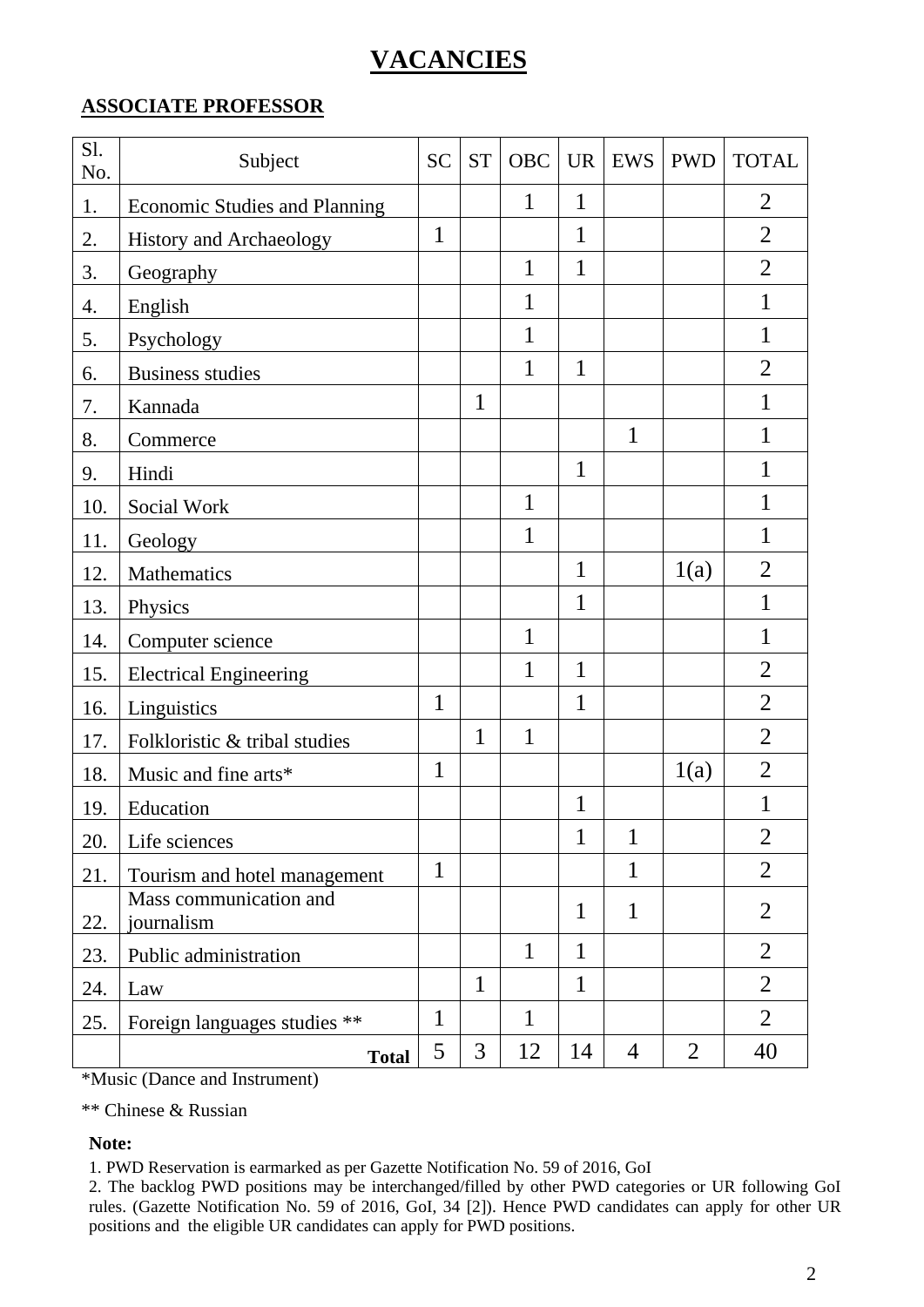| <b>UR</b>  | Unreserved                                                                                       | <b>SC</b>                                        | <b>Scheduled Caste</b> | ST | <b>Scheduled Tribe</b> |  |
|------------|--------------------------------------------------------------------------------------------------|--------------------------------------------------|------------------------|----|------------------------|--|
| <b>OBC</b> | <b>Other Backward Class</b>                                                                      | <b>EWS</b><br><b>Economically Weaker Section</b> |                        |    |                        |  |
| <b>PWD</b> | Persons with Disability:                                                                         |                                                  |                        |    |                        |  |
| (a)        | Blindness & low Vision.                                                                          |                                                  |                        |    |                        |  |
| (b)        | Deaf $&$ Hard of hearing                                                                         |                                                  |                        |    |                        |  |
| (c)        | Locomotor disability including cerebral palsy, leprosy cured, dwarfism, acid attack victims, and |                                                  |                        |    |                        |  |
|            | muscular dystrophy.                                                                              |                                                  |                        |    |                        |  |
| (d)        | Autism, intellectual disability, specific learning disability and mental illness.                |                                                  |                        |    |                        |  |
| (e)        | Multiple disabilities from amongst persons under clauses (a) to (d) including deaf-blindness in  |                                                  |                        |    |                        |  |
|            | the posts identified for each disability.                                                        |                                                  |                        |    |                        |  |

#### **PAY STRUCTURE**

## **(As per 7th pay commission subject to revision of pay as per GoI/UGC)**

| POST                       | <b>ACADEMIC LEVEL</b> |
|----------------------------|-----------------------|
| Professor                  | Level 14              |
| <b>Associate Professor</b> | Level 13A             |

#### **Important Note:**

- **1. The advisements of teaching positions (Advertisement No. 26/2019, dated: 25th September 2019) in which the posts remained unfilled stand withdrawn due to administrative reasons.**
	- **2. Any changes/amendments/updation/notice in this regard shall be posted on the University website only. Candidates are advised to check the University Website regularly.**

## **QUALIFICATIONS, EXPERIENCE, ROSTER POINTS ETC.**

#### **CANDIDATES MAY NOTE THAT THE QUALIFICATIONS/EXPERIENCE/ROSTER POINTS AS PRESCRIBED BY THE UGC/MoE/DOPT/NCTE/AICTE AND OTHER GOVERNING BODIES FROM TIME TO TIME IS APPLICABLE.**

**The format of Academic / Research Score (Table-2) attached to this leaflet is applicable as per UGC regulations 2018.**

#### **PROFESSOR: (One post for French)**

**(All subjects except Management/Tourism and Hotel Management, Folkloristics & Tribal Studies, Music & Fine Arts, Engineering and Education)**

#### **Eligibility (A or B) :**

#### **A.**

- I. An eminent scholar having a Ph.D. degree in the concerned/allied/relevant discipline, and published work of high quality, actively engaged in research with evidence of published work with a minimum of 10 research publications in the peer-reviewed or UGC-listed journals and a total research score of 120 as per the criteria given in Appendix II, Table 2 as per UGC Regulations 2018.
- II. A minimum of ten years of teaching experience in university/college as Assistant Professor/Associate Professor/Professor, and / or research experience at equivalent level at the University/National Level Institutions with evidence of having successfully guided doctoral candidate.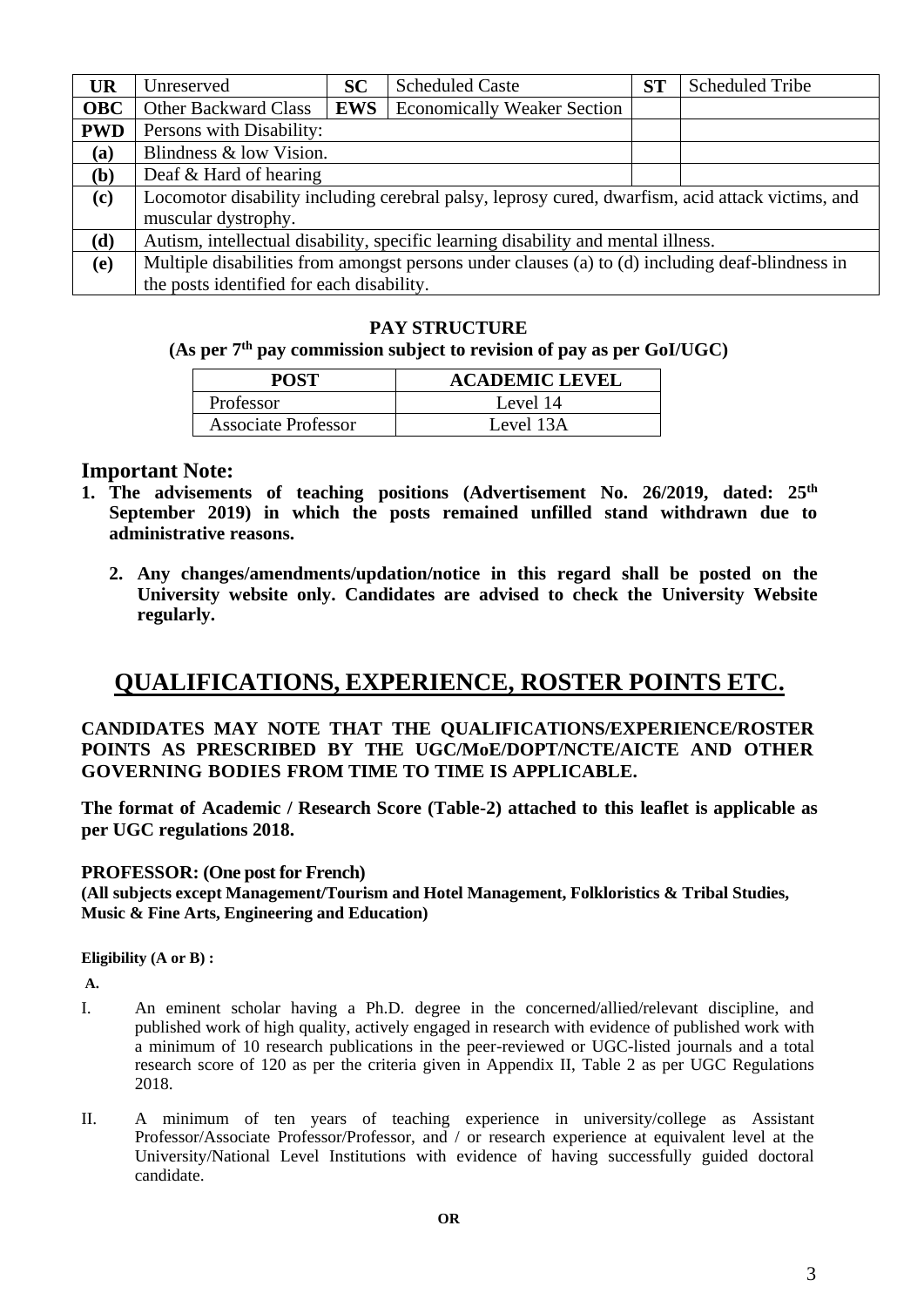#### **B.**

An outstanding professional, having a Ph.D. degree in the relevant/allied/applied disciplines, from any academic institutions (not included in A above) / industry, who has made significant contribution to the knowledge in the concerned/allied/relevant discipline, supported by documentary evidence provided he/she has ten years' experience.

#### **ASSOCIATE PROFESSOR: (One post for Chinese and one for Russian) (All subjects except Management/Tourism and Hotel Management, Folkloristics & Tribal Studies, Music & Fine Arts, Engineering and Education)**

## **Eligibility:**

A good academic record, with a Ph.D. Degree in the concerned/allied/relevant disciplines.

A Master's Degree with at least 55% marks (or an equivalent grade in a point-scale, wherever the grading system is followed).

A minimum of eight years of experience of teaching and / or research in an academic/research position equivalent to that of Assistant Professor in a University, College or Accredited Research Institution/industry with a minimum of seven publications in the peer-reviewed or UGC-listed journals and a total research score of Seventy five (75) as per the criteria given in Appendix II, Table 2 as per UGC Regulations 2018.

## **MINIMUM QUALIFICATIONS FOR RECRUITMENTS IN MANAGEMENT ARE AS FOLLOWS:**

## **MANAGEMENT:**

## **PROFESSOR**

a. Ph. D. degree in relevant field and First class or equivalent at Master's level.

AND

**b.** Minimum of 10 years of experience in teaching / research / industry out of which at least 3 years shall be at a post equivalent to that of an Associate Professor.

## AND

**c.** At least 6 research publications at the level of Associate Professor in SCI journals / UGC / AICTE approved list of journals and at least 2 successful Ph.D. guided as Supervisor / Co-supervisor till the date of eligibility of promotion.

OR

At least 10 research publications at the level of Associate Professor in SCI journals / UGC / AICTE approved list of journals till the date of eligibility of promotion.

A minimum research score of 120, as per Appendix II, Table 2 of UGC Regulations 2018.

## **ASSOCIATE PROFESSOR:**

a. Ph.D. degree in the relevant field and First class or equivalent at either Bachelor's or Master's level in the relevant branch. AND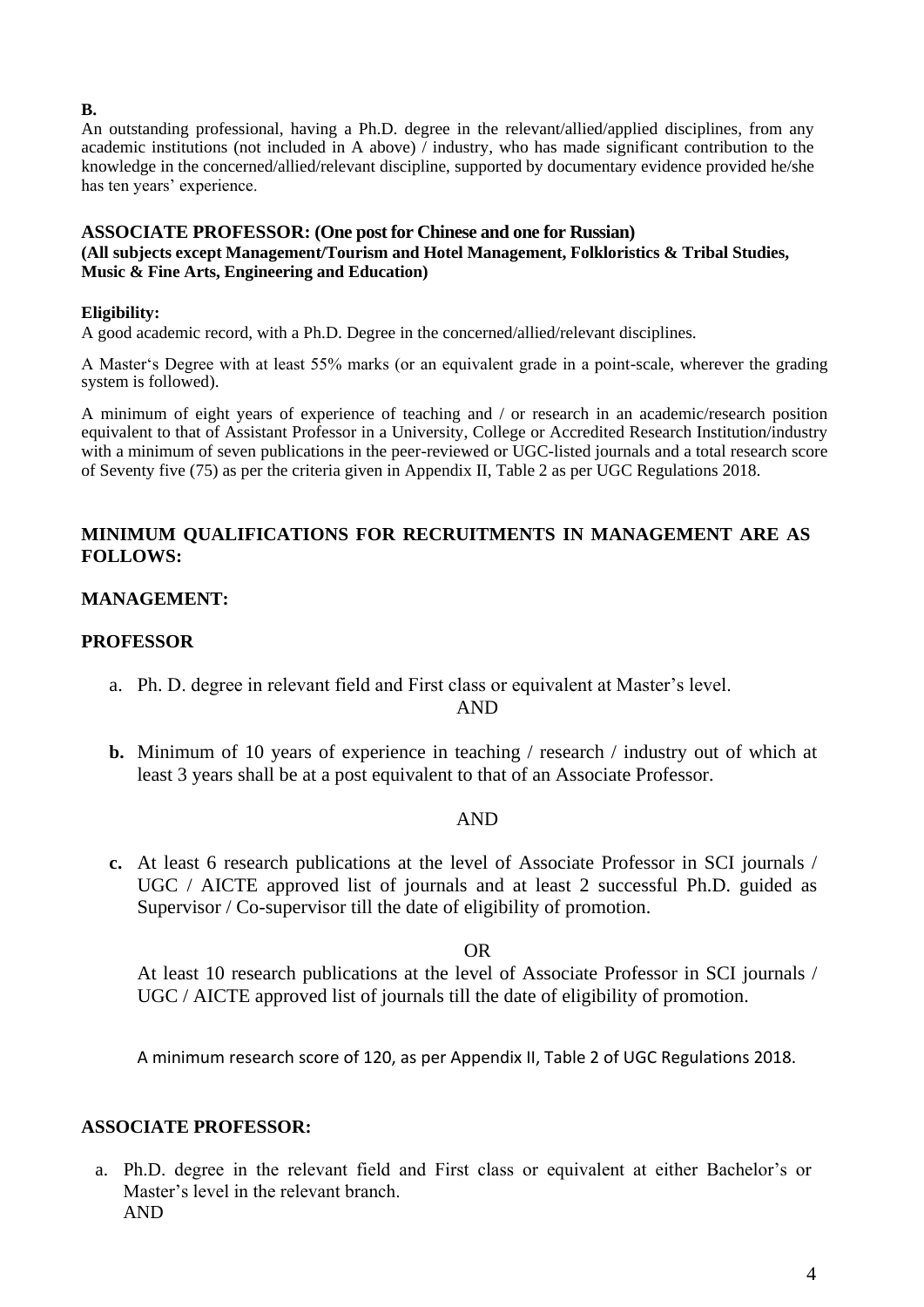- b. At least total 6 research publications in SCI journals/UGC/AICTE approved list of journals. AND
- c. Minimum of 8 years of experience in teaching / research / industry out of which at least 2 years shall be Post Ph.D. experience.
- d. A total research score of 75, as per Appendix II, Table 2 of UGC Regulations 2018.

## **MINIMUM QUALIFICATIONS FOR RECRUITMENTS IN TOURISM AND HOTEL MANAGEMENT ARE AS FOLLOWS:**

#### **PROFESSOR:**

i) Ph. D. degree in the Tourism/Business Administration/allied/cognate field and First class or equivalent at either Bachelor's or Master's level in Business Administration (MBA)/Master of Tourism Administration/Master of Tourism Management/ Master of Tourism and Travel Management/Master of Tourism and Hospitality Management/PGDM/C. A./ICWA/M. Com/ allied/cognate field.

#### **AND**

ii) Minimum of 10 years of experience in teaching / research / industry out of which at least 3 years shall be at a post equivalent to that of an Associate Professor.

#### **AND**

iii) At least 6 research publications at the level of Associate Professor in SCI journals / UGC / AICTE approved list of journals and at least 2 successful Ph.D. guided as Supervisor / Cosupervisor.

#### **OR**

 At least 10 research publications at the level of Associate Professor in SCI journals / UGC / AICTE approved list of journals.

A minimum research score of 120, as per Appendix II, Table 2 of UGC Regulations 2018.

## **ASSOCIATE PROFESSOR:**

i) Ph.D. degree in the Tourism/Business Administration/allied/cognate field and First class or equivalent at either Bachelor's or Master's level in the Master's Degree in Business Administration (MBA)/Master of Tourism Administration/Master of Tourism Management/ Master of Tourism and Travel Management/Master of Tourism and Hospitality Management/PGDM / C. A. / ICWA/ M. Com/ allied/cognate field.

#### **AND**

ii) At least total 6 research publications in SCI journals / UGC / AICTE approved list of journals.

#### **AND**

- iii) Minimum of 8 years of experience in teaching / research / industry out of which at least 2 years shall be Post Ph.D. experience.
- iv) A minimum research score of 75, as per Appendix II, Table 2 of UGC Regulations 2018.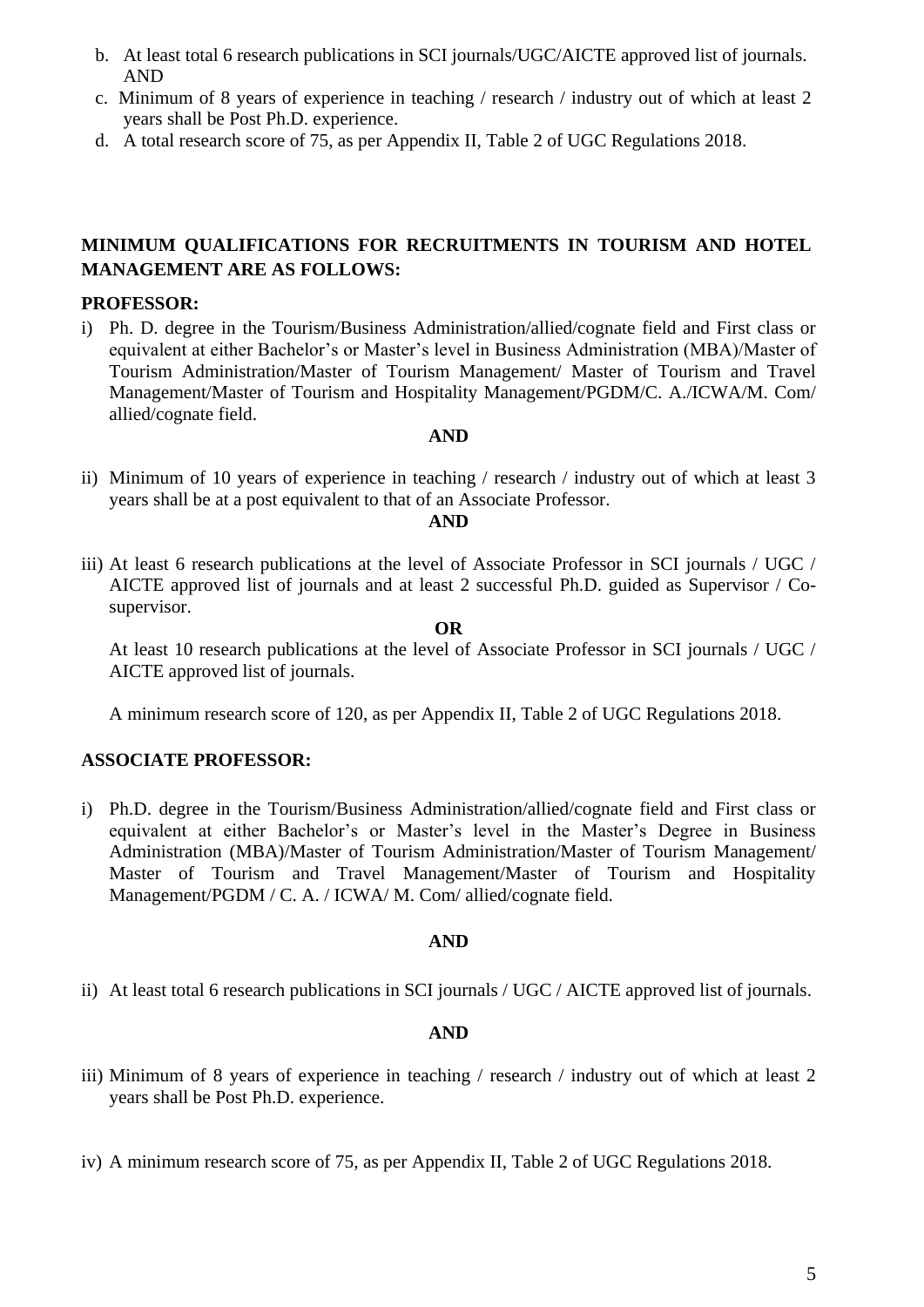## **MINIMUM QUALIFICATION FOR RECRUITMENTS IN ENGINEERING ARE AS FOLLOWS:**

#### **PROFESSOR:**

i. Ph.D. degree in the relevant field and First class or equivalent at either Bachelor's or Master's level in the relevant branch

#### **AND**

ii. Minimum of 10 years of experience in teaching/research/industry out of which at least 3 years shall be at a post equivalent to that of an Associate Professor.

#### **AND**

iii. At least 6 research publication at the level of Associate Professor in SCI journals/UGC/AICTE approved list of journals and at least 2 successful Ph.D. guided as supervisor/Co-supervisor till the date of eligibility of promotion.

#### **OR**

At least 10 research publications at the level of Associate Professor in SCI journals / UGC / AICTE approved list of journals till the date of eligibility or promotion.

A minimum research score of 120, as per Appendix II, Table 2 of UGC Regulations 2018.

## **ASSOCIATE PROFESSOR:**

#### **For Direct Recruitment**

i. Ph.D. degree in the relevant field and First class or equivalent at either Bachelor's or Master's level in the relevant branch

#### **AND**

ii. At least total 6 research publication in SCI journals/UGC/AICTE approved list of journals.

#### **AND**

- iii. Minimum of 8 years of experience in teaching/research/industry out of which at least 2 years shall be Post Ph.D. experience.
- iv. A minimum research score of 75, as per Appendix II, Table 2 of UGC Regulations 2018.

## **MINIMUM QUALIFICATIONS FOR APPOINTMENT OF TEACHING FACULTY IN THE DEPT. OF MUSIC, PERFORMING ARTS, VISUAL ARTS AND OTHER TRADITIONAL INDIAN ART FORMS LIKE SCULPTURE, ETC.**

#### **PROFESSOR (DRAMA) Eligibility (A or B) :**

#### **A.**

An eminent scholar, having a doctoral degree, actively engaged in research with ten years of experience in teaching and /or research at a University/National-level institution, including experience of guiding research at the doctoral level, with outstanding performing achievement in the field of specialisation, with a minimum of 6 research publications in the peer-reviewed or UGC listed journals, and a total research score of 120, as per Appendix II, Table 2.

## **OR**

**B.** A traditional and a professional artist, having highly commendable professional achievement in the subject concerned, who has:

i) Master's degree, in the relevant subject;:

ii) Ten years of outstanding performing achievements in the field of specialisation;

- iii) Made significant contribution in the field of specialisation
- iv) Guided research;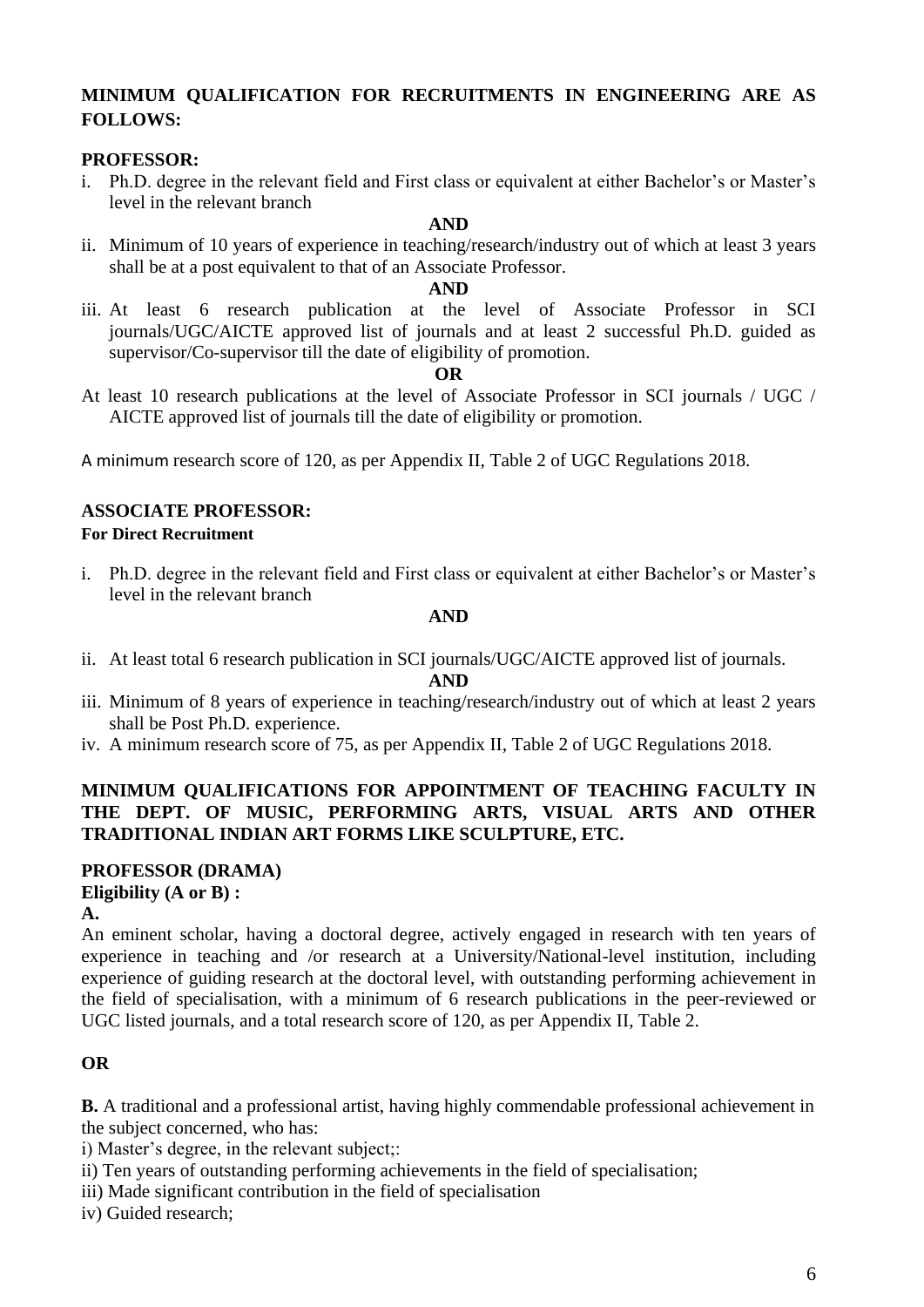v) Participated in National/International Seminars/Conferences/Workshops and/or recipient of National/International Awards/Fellowships;

vi) Ability to explain with logical reasoning the subject concerned;

vii) Adequate knowledge to teach theory, with illustrations in the said discipline.

# **ASSOCIATE PROFESSOR (INSTRUMENT (Sitar / Violin / Flute))**

#### **Eligibility (A or B): A.**

- i. Good academic record, with a doctoral degree.
- ii. Performing ability of a high professional standard.
- iii. Eight years' experience of teaching in a University or College and / or of research in a University/national level institution, equal to that of Assistant Professor in a University/College.
- iv. Has made a significant contribution to knowledge in the subject concerned, as evidenced by quality publications.
- v. A minimum research score of 75, as per Appendix II, Table 2 as per UGC Regulations 2018.

## **OR**

## **B.**

A traditional or a professional artist with highly-commendable professional achievement having Master's degree in the subject concerned, who has:

- i. been 'A'-grade artist of AIR/Doordarshan;
- ii. eight years experience of outstanding performing achievement in the field of specialisation;
- iii. experience in designing of new courses and /or curricula;
- iv. Participated in National level Seminars/Conferences/Concerts in reputed institutions' and
- v. ability to explain, with logical reasoning, the subject concerned and adequate knowledge to teach theory with illustrations in the said discipline.
- vi. A minimum research score of 75, as per Appendix II, Table 2 as per UGC Regulations 2018.

#### **ASSOCIATE PROFESSOR (DANCE (Bharatnatya / Kathak / Kuchipudi / Kathakali etc.)) Eligibility (A or B):**

**A.**

- i. Good academic record, with a doctoral degree.
- ii. Performing ability of a high professional standard.
- iii. Eight years' experience of teaching in a University or College and / or of research in a University/national level institution, equal to that of Assistant Professor in a University/College.
- iv. Has made a significant contribution to knowledge in the subject concerned, as evidenced by quality publications.
- v. A minimum research score of 75, as per Appendix II, Table 2 as per UGC Regulations 2018.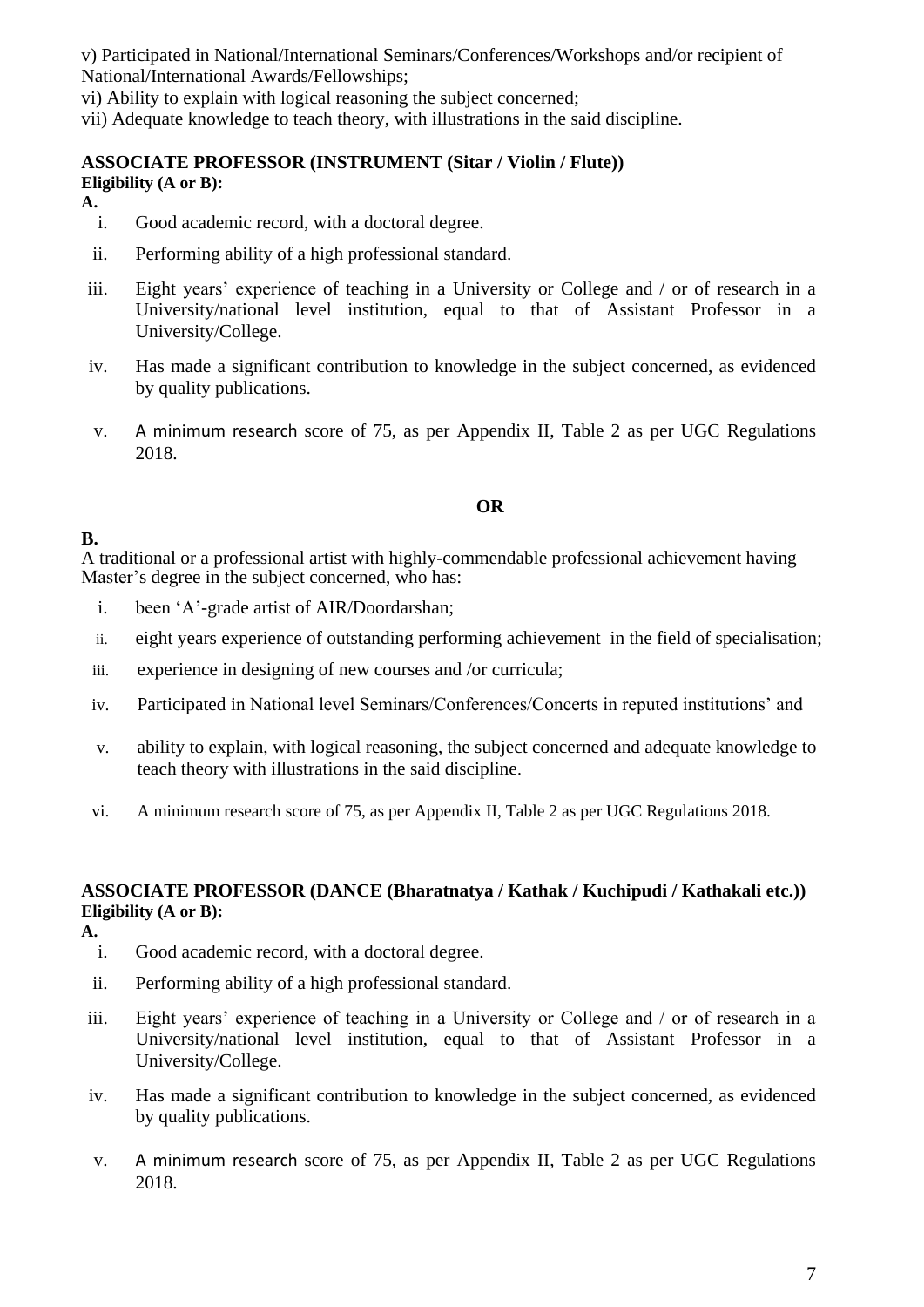**B.** 

A traditional or a professional artist with highly-commendable professional achievement having Master's degree in the subject concerned, who has:

- vii. been 'A'-grade artist of AIR/Doordarshan;
- viii. eight years' experience of outstanding performing achievement in the field of specialisation;
- ix. experience in designing of new courses and /or curricula;
- x. Participated in National level Seminars/Conferences/Concerts in reputed institutions' and
- xi. ability to explain, with logical reasoning, the subject concerned and adequate knowledge to teach theory with illustrations in the said discipline.
- xii. A minimum research score of 75, as per Appendix II, Table 2 as per UGC Regulations 2018.

## **MINIMUM QUALIFICATIONS FOR APPOINTMENT OF TEACHING FACULTY IN THE FOLKLORISTICS AND TRIBAL STUDIES DISCIPLINE**

## **PROFESSOR:**

- A.
- (i) An eminent scholar with Ph.D. qualification (s) in the concerned/ allied/ relevant discipline and published work of high quality actively engaged in research with evidence of published work with a minimum of 10 publications.
- (ii) A minimum of ten years of teaching experience in university/college, and/or experience in research at the University/National level institutions/ industries, including experience of guiding candidates for research at doctoral level.
- (iii)Contribution to educational innovation, design of new curricula and courses, and technology – mediated teaching learning process.
- (iv) A minimum research score of 120, as per Appendix II, Table 2 of UGC Regulations 2018.

## **OR**

## B.

An outstanding professional, with established reputation in the relevant field, who has made significant contributions to the knowledge in the concerned/allied/relevant discipline, to be substantiated by credentials.

## **ASSOCIATE PROFESSOR:**

- i) Good academic record with a Ph.D. Degree in the concerned/allied / relevant disciplines.
- ii) M.A in folklore/M.A in Folk literature/M.A in cultural studies/M.A in literature(in Indian Languages) with good research works in Folklore and related inter disciplinary studies /M.A in Tribal studies/ M.A in Anthropology with research works in Folklore studies with other essential qualifications as prescribed by University Grants commission.
- iii) A Master's Degree with at least 55% marks (or an equivalent grade in a point scale wherever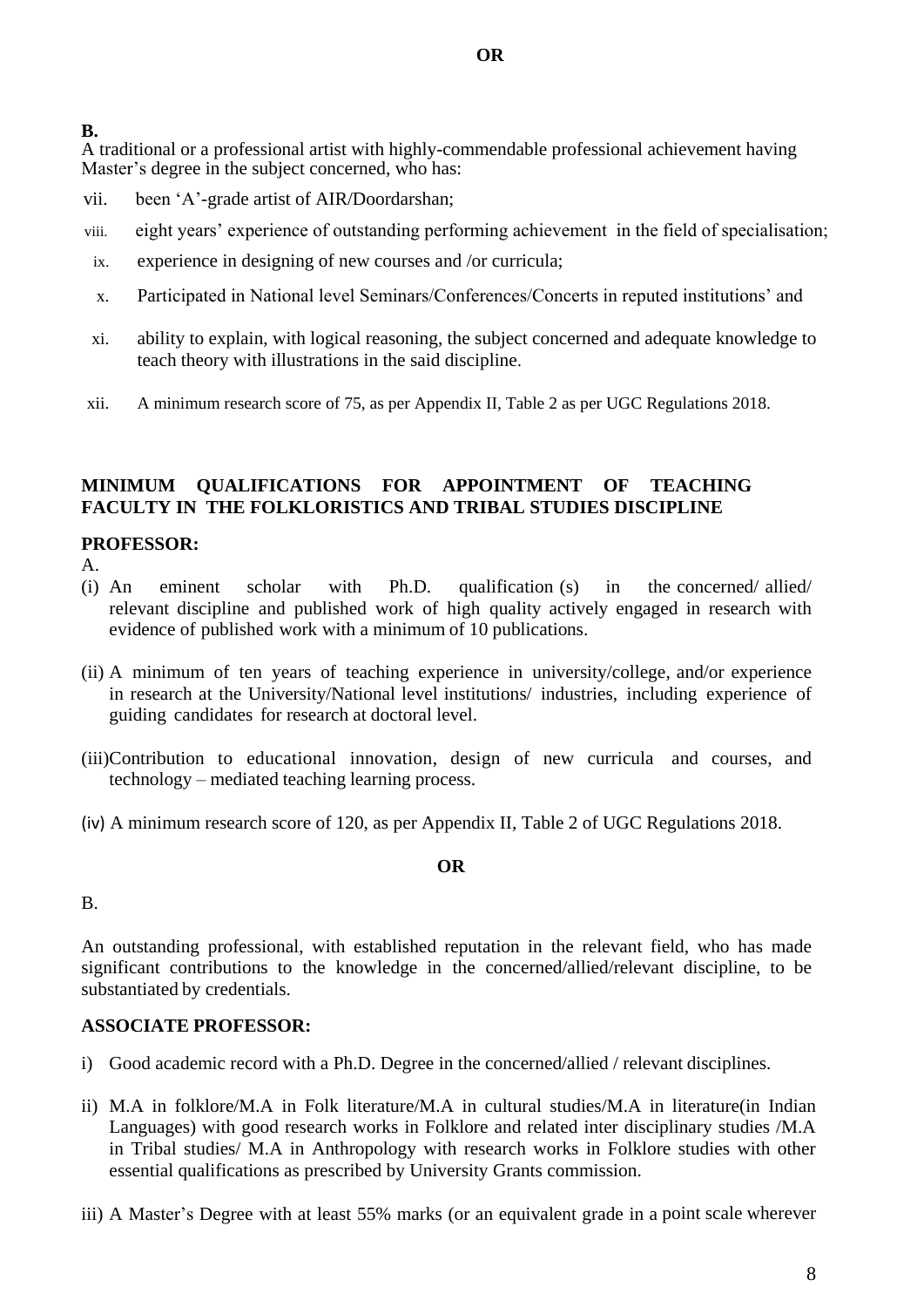grading system is followed).

- iv) A minimum of eight years of experience of teaching and/or research in an academic/research position equivalent to that of Assistant Professor in a University, College or Accredited Research Institution/industry excluding the period of Ph.D. research with evidence of published work and a minimum of 7 publications.
- v) Contribution to educational innovation, design of new curricula and courses, and technology – mediated teaching learning process with evidence of having guided doctoral candidates and research students.
- vi) A minimum research score of 75, as per Appendix II, Table 2 of UGC Regulations 2018.

## **MINIMUM QUALIFICATIONS FOR APPOINTMENT OF TEACHING FACULTY IN THE SCHOOL OF STUDIES OF EDUCATION**

**(As per Qualifications Prescribed for Faculty Positions in the NCTE Regulations 2014)**

## **PROFESSOR:**

(I) A Master's Degree in Arts/ Humanities/ Sciences/ Commerce and M.Ed. each with a minimum of 55% marks or an equivalent grade in a point scale wherever grading system is followed.

#### **OR**

M.A. (Education) and B.Ed. with 55% marks in each or an equivalent grade in a point scale wherever grading system is followed.

- (II) Ph. D in Education.
- (III) At least ten years of professional experience in University department of Education or College of Education of which a minimum of five years at the M.Ed. level and or experience in research at the University/ National Level institutions/ industries/ including experience of guiding candidates for research at doctoral level.
- (IV) Contribution to educational innovation, design of new curricula and courses and technology- mediated teaching learning process and has minimum 10 published works in the relevant area of specialization.
- V) A minimum research score of 120, as per Appendix II, Table 2 of UGC Regulations 2018.

**Desirable:** Experience in educational administration, training and orientation.

## **ASSOCIATE PROFESSOR:**

(I) A Master's Degree in Arts/ Humanities/ Sciences/ Commerce and M.Ed. each with a minimum of 55% marks or an equivalent grade in a point scale wherever grading system is followed

#### **OR**

M.A. (Education) and B.Ed with 55% marks in each or an equivalent grade in a point scale wherever grading system is followed

Ph. D in Education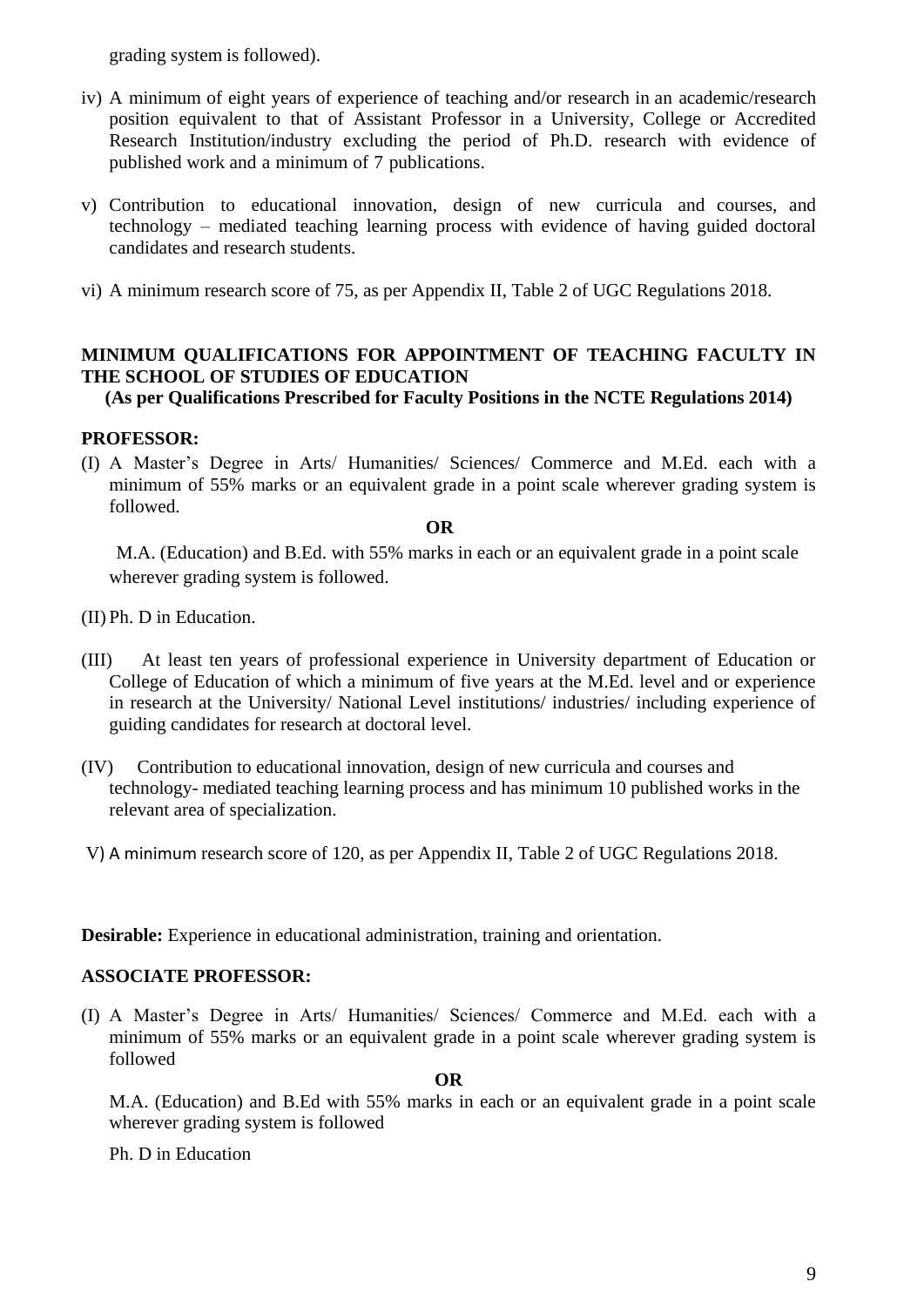(II) Eight Years of professional experience in teacher education and minimum three years of experience at M Ed. level with minimum 07 published works in the relevant area of specialization.

III) A minimum research score of 75, as per Appendix II, Table 2 of UGC Regulations 2018.

**Desirable:** Educational media and audio-visual resource production.

| <b>GRA</b>                           | <b>GRADE</b>  | <b>PERCENTAGE</b> |
|--------------------------------------|---------------|-------------------|
| $\mathbf{O}' = \mathbf{Outstanding}$ | 5.50-6.00     | $75 - 100$        |
| $A' = Very Good$                     | 4.50-5.49     | 65-74             |
| $B' = Good$                          | 3.50-4.49     | 55-64             |
| $C' = Average$                       | 2.50-3.49     | $45 - 54$         |
| $D' = Below Average$                 | 1.50-2.49     | 35-44             |
| $E' = Poor$                          | $0.50 - 1.49$ | $25 - 34$         |
| $F' = Fail$                          | $0 - .49$     | $0 - 24$          |

## **SEVEN POINT SCALE FOR ALL DISCIPLINES**

#### **GENERAL INFORMATION**

- 1. The University is looking for qualified, accomplished and committed faculty members who believe in institution-building and have a passion for academic excellence through teaching and research. Applications in the prescribed online format are invited from eligible and suitable Indian n ationals for filling-up of teaching positions at the level of Professors and Associate Professors in various disciplines on a regular basis.
- 2. The qualifications, pay scales and other conditions for the advertised teaching positions shall be in accordance with UGC Regulations on Minimum Qualifications for Appointment of Teachers and other Academic Staff in Universities and Colleges and Measures for the Maintenance of Standards in Higher Education 2018 (hereinafter referred to as UGC Regulations 2018) and its subsequent amendments issued, published in the Gazette of India, and are subject to any future regulations/norms, including amendments in the present regulations stipulated by the MoE/UGC, AICTE, NCTE, etc. applicable to such recruitments, which may change from time to time. The application form must be accompanied by additional sheets (wherever required) and enclosures giving details of academic qualifications, experience, published work etc.
- 3. A relaxation of 5% (i.e., from 60% to 55% for Management and Engineering disciplines and 55% to 50% for rest of the disciplines) shall be provided at the Graduate and Masters level for the Scheduled Castes/Scheduled Tribes/Persons with Disability (PWD /Other Backward Classes (OBC) (Non-creamy layer) categories for the purpose of eligibility and for assessing good academic record during direct recruitment to teaching positions. The eligibility of 55% marks or an equivalent grade in a point scale wherever grading system is followed and the relaxation of 5% to the categories mentioned above are permissible, based on only the qualifying marks without including any grace mark.
- 4. The period taken by the candidates to acquire M.Phil. Degree and the residency period prescribed for pursuing Ph.D. shall not be considered as teaching/research experience to be claimed for appointment to the teaching positions. Post-Doctoral  $Experi$  e  $n \in \mathbb{R}$ with substantial evidence  $s \, h \, a \, l \, l$  be given preference.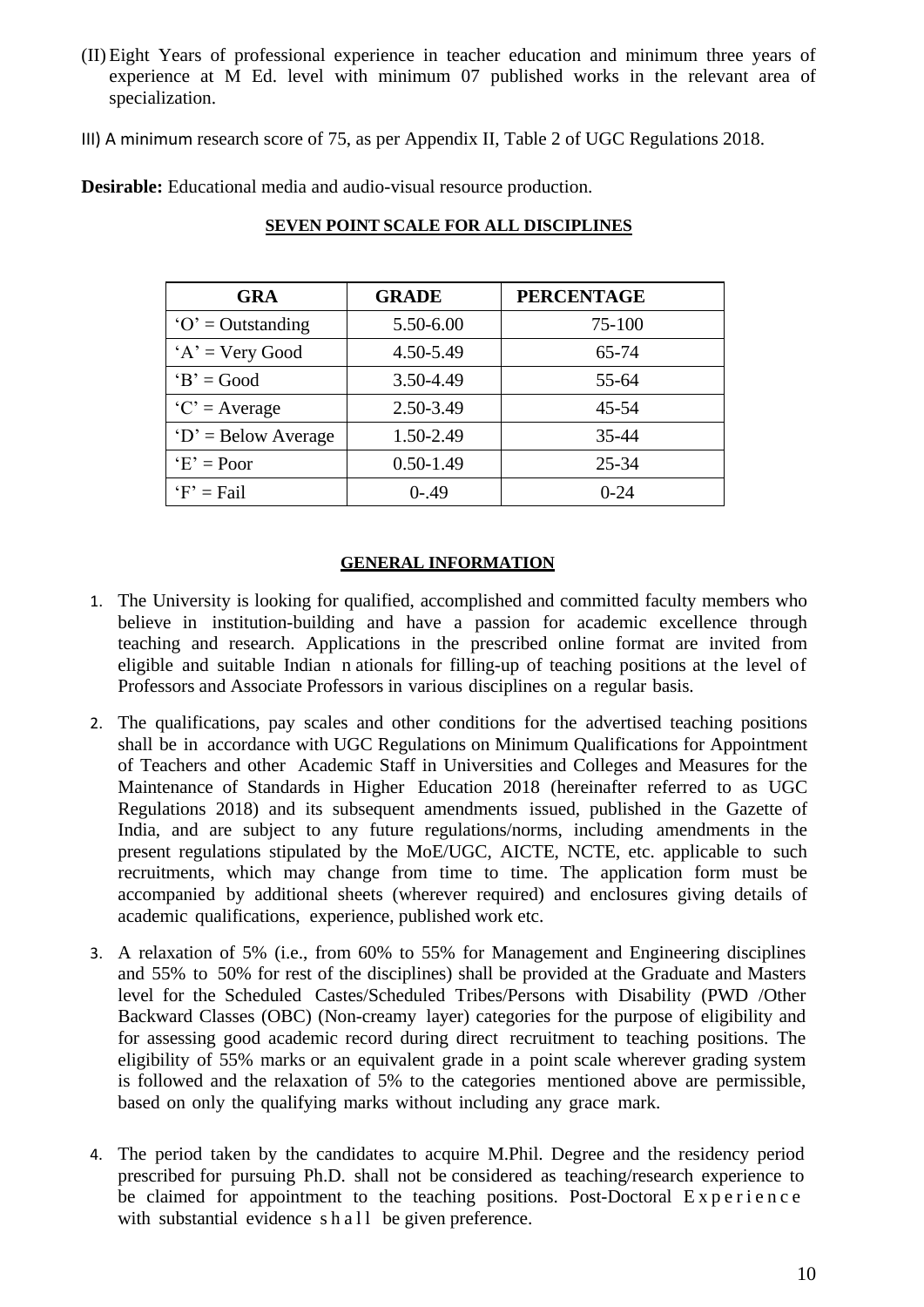- 5. Relevant grade which is regarded as equivalent to 55% wherever the grading system is followed by a recognized university shall also be considered eligible. **It will be the responsibility of the candidate to provide equivalence certificate for grade obtained from (in terms of %) the concerned degree awarding University. In the absence of such a certificate, the verification shall not be considered for appointment to the post applied for**.
- 6. The candidates selected shall be appointed under a written contract as per UGC norms.
- 7. The appointment of candidates on regular basis shall be governed by New Pension Scheme (NPS)
- 8. 10<sup>th</sup> passing certificate /SSC certificate/matriculation certificate issued by the concerned education board will be considered as proof of date of birth. No other document will be accepted for verification of date of birth.
- 9. Reservations for SC, ST, OBC, EWS and Persons with Disabilities will be as per existing Government of India norms as amended from time to time. Candidates applying for the reserved posts should clearly state to which category they belong. They must also enclose certificates issued by Tahsildar/Mandal Revenue Officer/Equivalent authority as proofs to this effect, without which their applications will not be considered. In case a candidate wants to claim benefits under the Persons with Disabilities (PWD) category, his/her relevant disability should not be less than 40%. Proof to this effect, must be enclosed with the application, without which the application will be treated as belonging to unreserved category.

Candidates applying for the post (s) reserved for OBC should submit a self-attested copy of valid caste certificate specifically mentioning Creamy Layer-exclusion in the format prescribed by Govt. of India [\(www.ncbc.nic.in,](http://www.ncbc.nic.in/) which should not be more than 6 months old from the last date of submission of application) issued by competent authority, vide Column 3 of GOI Dept. of Personnel and Training O.M. No. 36012/22/93-Estt.(SCT) dated 8.9.1993 and modified vide DoPT's O.M. No. 36033/3/2004- Estt.(Res) dated 9.3.2004, subsequently revised vide O.M. No.36033/3/2004-Estt.(Res) dated 14.10.2008. The OBC Certificate must be in the format as prescribed by the Govt. of India vide OM No. 36036/2/2013- Estt. (Res.) dated 30/05/2014.

- 10. The list of short-listed candidates for Interview will be published on the University Website i.e., [www.cuk.ac.in.](http://www.cuk.ac.in/) and will be communicated to the eligible candidates by email. Candidates are advised to regularly visit the University website for the latest information about progress in scrutiny work, important dates of interview. Any excuse / complaint for not visiting the University website shall not be entertained.
- 11. Candidates must write their Email IDs neatly and correctly for mailing interview/appointment letter as attachment. The e-mail date will be considered as the official date of dispatch and receipt of communication. Candidates not having an e-mail-ID must create the same and check it regularly for further communication.
- 12. The candidates selected for appointment are expected to join within the date specified by the University.
- 13. The eligibility of candidates will be determined as on the last date fixed for submission of online application form.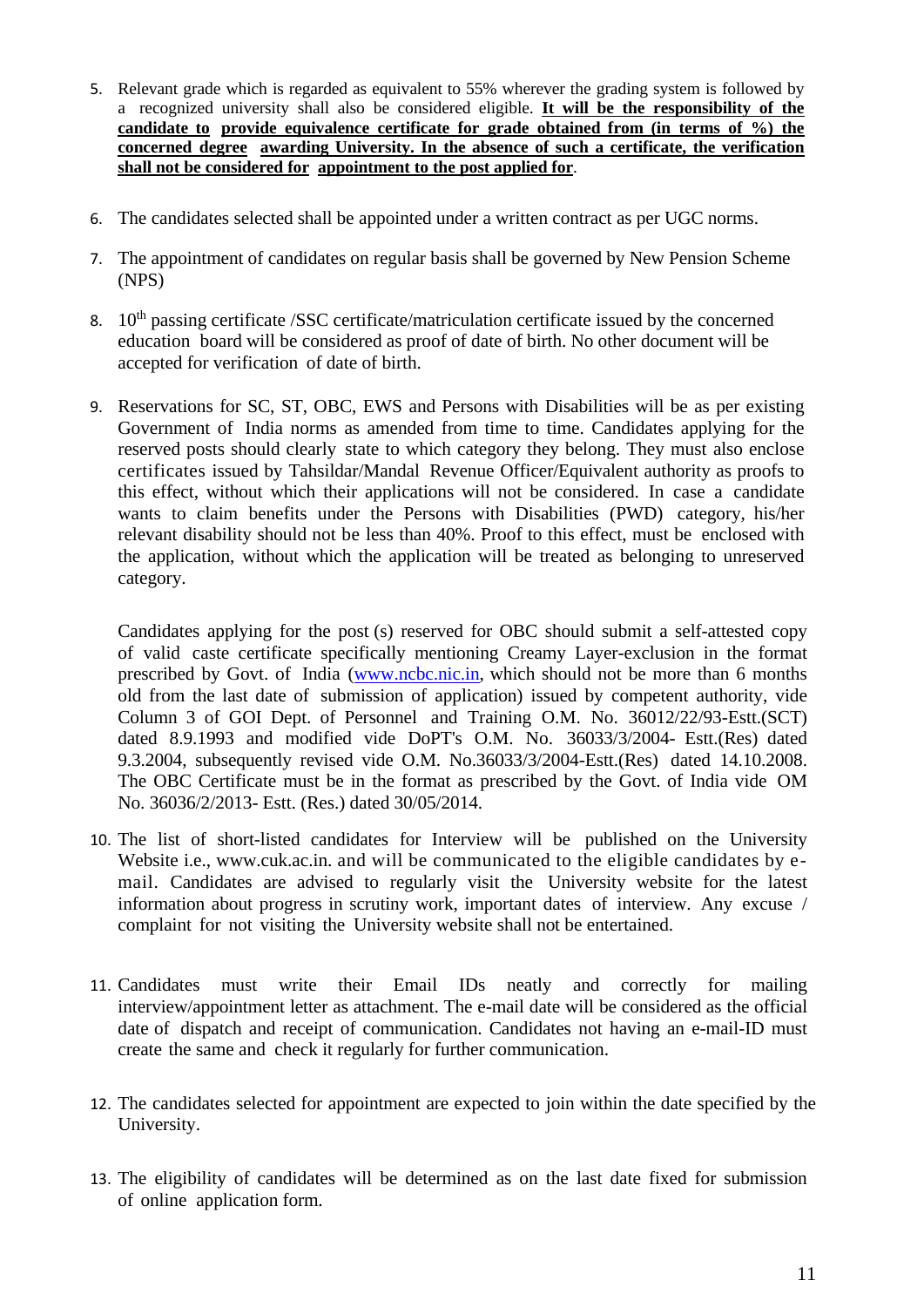- 14. Before applying for a post, candidates are advised to satisfy themselves about their eligibility as per UGC norms. No enquiry in this regard will be entertained.
- 15. The service conditions including Academic Level and age of superannuation shall be as per guidelines issued by MoE/UGC/AICTE/NCTE or other statutory bodies as the case may be, from time to time.
- 16. Candidates who desire to apply for more than one post will be required to submit separate applications in the prescribed format along with all the specified supporting documents and application fee along with each application.
- 17. Teachers appointed may be assigned other academic or administrative responsibilities in addition to their regular teaching and research.
- 18. Every person appointed permanently to a post in the University by direct recruitment shall be on probation in such post for a period of one year, provided that the appointing authority may, in any individual case, extend the period of probation to such an extent as it may deem necessary, the reasons thereof to be recorded in writing.
- 19. Where a person has not completed his period of probation satisfactorily, the appointing authority may terminate his services in the University without notice and assigning any reason thereof.
- 20. The University shall verify the antecedents or documents submitted at any time, at the time of appointment or during the tenure of service. In case, it is detected that the documents submitted are fake or the candidate has clandestine antecedents/background and has suppressed the said information, his/her services shall be terminated forthwith.
- 21. The applicants who are in service must submit NOC from their employers along with the applications.
- 22. Candidates shall have to produce original documents at the time of interview along with an authentic Photo ID.
- 23. Canvassing in any form may lead to cancellation of candidature.
- 24. Incomplete online application and subsequent submission of hard copy of application without relevant supporting enclosures (self-attested copies of degree/certificates/marks sheets/experience certificate, etc.) will be out-rightly rejected. Consequent upon adoption of self-certification provisions as required by the Govt. of India, the University shall process the applications entirely on the basis of information/documents submitted by the candidates. In case the information/documents found to be false/incorrect by way of omission or commission, the responsibility and liability shall lie solely with the candidate.
- 25. Information uploaded on the University Website shall not be provided to the candidate under RTI Act, 2005. The uploaded information on the University Website shall remain for a specific period only. Therefore, the candidates are advised to download the information and keep them for future reference. In due course of recruitment, in midway of process neither any application under Right to Information Act, 2005 shall be neither entertained nor information shall be provided. Factual information under RTI Act shall be provided only after declaration of final result and completion of entire recruitment process of this notification. Reply to inferential (speculative) question shall not be provided.
- 26. In case of any dispute/ambiguity that may occur in the process of selection, the decision of the Vice-Chancellor, Central University of Karnataka in all matters relating to eligibility, acceptance or rejection of applications, mode of selection, conduct of examination/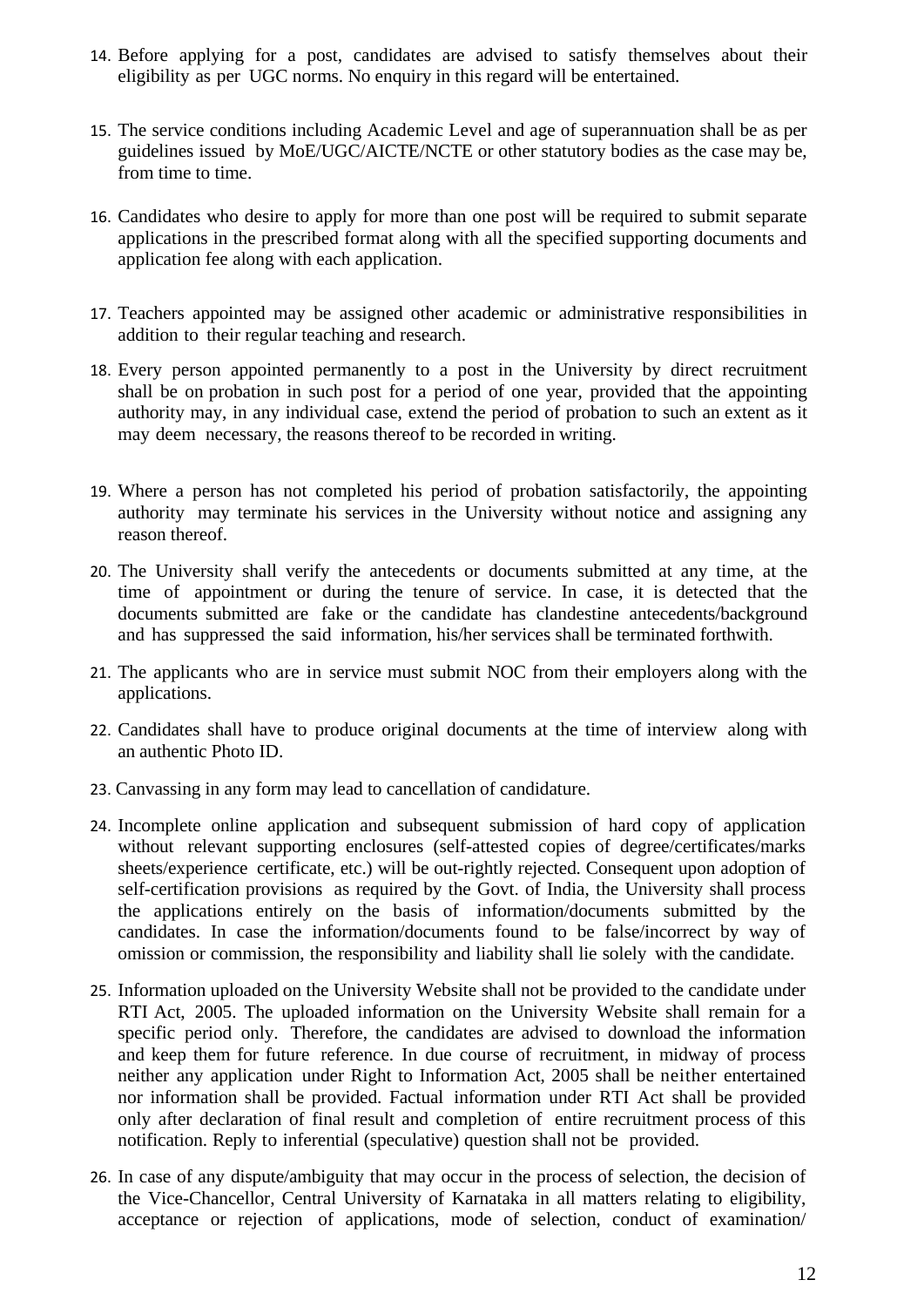interview will be final and binding on the candidates and no enquiry or correspondence will be entertained in this connection from any individual or his/ her agency.

- 27. In case of any inadvertent mistake in the process of selection, which may be detected at any stage even after the issue of appointment order, the University reserves the right to modify/withdraw/ cancel any communication made to the candidates.
- 28. Corrigendum or Addendum or Cancellation to this advertisement, if any, shall be published only on the University Website (**[www.cuk.ac.in\)](http://www.cuk.ac.in/).** Therefore, the candidates are advised to check the University Website regularly.
- 29. **Fake/de-recognised Institutions:** Candidates who have obtained degrees or diplomas or certificates for various programmes/courses from any Institution declared fake/derecognised by the University Grants Commission, New Delhi shall not be eligible for being considered for recruitment to the posts advertised.
- 30. The posts are being advertised keeping in view the broad areas of specialization in subjects. However, the Department concerned may have a specific requirement of specialization.
- 31. The applications received shall be screened as per the screening guidelines published in the UGC regulations 2018.
- 32. Publications 'under submission' or submitted to referees will not be considered towards calculation of points for publication criteria. Further, all the items for which points are claimed should be strictly as per the UGC Regulations 2018.
- 33. The University reserves the right to withdraw any advertised post (s) at any time without assigning any reason thereof.
- 34. The panel of selected waitlisted candidates will be valid for one year from the date of approval of competent authority.
- 35. The character of a person for direct recruitment to the service must be such as to render him/her suitable in all respect for appointment to the service. Persons dismissed by the Union Government or by a State Government or by a Local Authority or a Government Corporation owned or controlled by the Central Government or State Government will be deemed to be ineligible for appointment.
- 36. No person shall be recruited unless he/she is in good mental and bodily health and free from any physical defect that is likely to interfere with the efficient performance of his official duties. The selected candidates are required to produce a medical certificate of physical fitness from whom the appointing authority specifies at the time of joining.
- 37. Equivalence certificates for degrees awarded from recognized foreign Universities as per AIU may be submitted in relevant cases, along with application.
- 38. The prescribed qualifications and experience are minimum and the mere fact that a candidate possesses the same will not entitle him/her for being called for interview.
- 39. Outstation unemployed candidates belonging to SC/ST/PWD categories called for interview will be paid by the shortest route return single second-class railway fare towards journey expenses on the production of ticket/proof as provided under Government of India rules.
- 40. Selection will be made on the basis of candidates' previous record (including the requirement of Academic and Research Scores as envisaged in the UGC-Regulations dated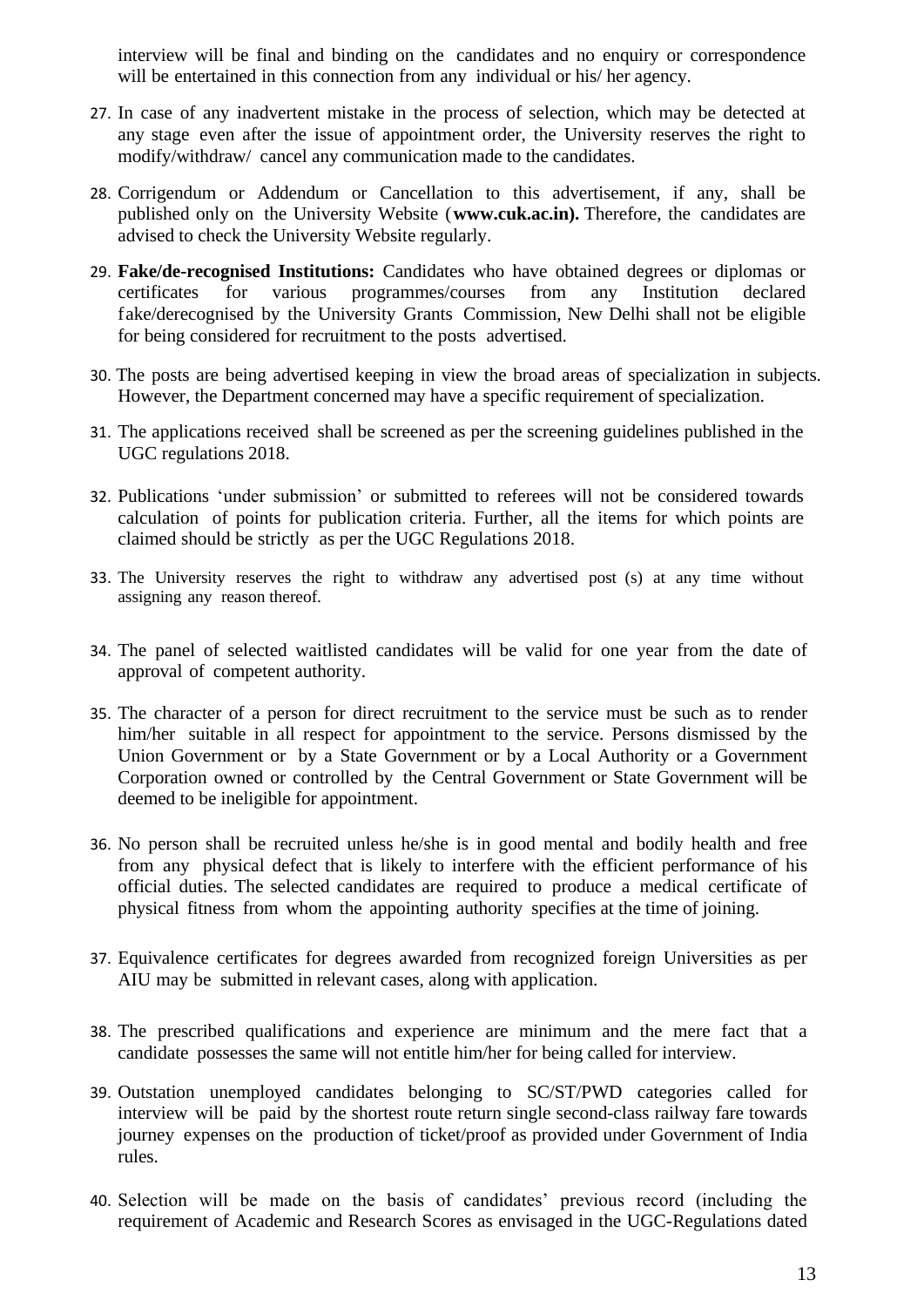18.07.2018) and their performance in the interview. The University may utilize seminar or colloquium as an additional method of selection.

- 41. Academic / Research Score will be calculated as per 2018 Notification of UGC (Table-2) by considering the UGC approved CARE list from time to time.
- 42. The Academic / Research Score calculated in the online form is only indicative of the applicants eligibility and it shall be confirmed following due scrutiny by the appropriate committee constituted by the University as per UGC regulations 2018.
- 43. In case of any disputes/suites or legal proceedings against the University, the Jurisdiction shall be restricted to the Courts in Kalaburagi.
- 44. Errors and omissions in notification and selection process are subject to corrections.
- 45. Those candidates who applied earlier will have to apply afresh in response to this advertisement for their candidatures to be considered **by paying new application fee.**
- 46. The medium of instruction in respect of all progrmmes offered in the Schools, Centres and Departments, shall be English, except in cases of studies / research in languages.
- 47. The candidates are suggested NOT to upload the copies of research papers/publications in the online form. However, they are required to send all the relevant publications along with the hard copy of the application form for considering the candidature. **The proof of UGC CARE List journal status, impact factor, authorship claim etc. should be provided with valid documents, otherwise the marks will not be allotted as per the claim**. The University is not responsible for any mistake due to not providing valid proof.
- 48. The candidates need not fill the additional details (for example: Ph.D. marks/ grade, etc.) for which the information is not applicable/available. However, mandatory data must be provided.
- 49. Additional information if any, (for example: double/additional degree, name change details, etc.) can be sent as hard copies along with application forms.

## 50. **APPLICATION FEE & MODE OF PAYMENT**

| L.    | Rs.2,500/- for UR/OBC/EWS applicants                                                                                                            |
|-------|-------------------------------------------------------------------------------------------------------------------------------------------------|
| П.    | Rs.1,000/- for SC/ST applicants.                                                                                                                |
| Ш.    | Application fee exempted for PWD category applicants                                                                                            |
| IV.   | Fees once paid will not be refunded under any circumstances, even if the<br>recruitment is deferred for any reason.                             |
| V.    | Payment should be made online only, through credit/debit card/Net banking as<br>provided in the payment gateway in the online application form. |
| VI.   | The application form shall be rejected in case payment is not made within the<br>stipulated time.                                               |
| VII.  | Payment should be made for each application separately.                                                                                         |
| VIII. | Online convince charges are as per payment method opted.                                                                                        |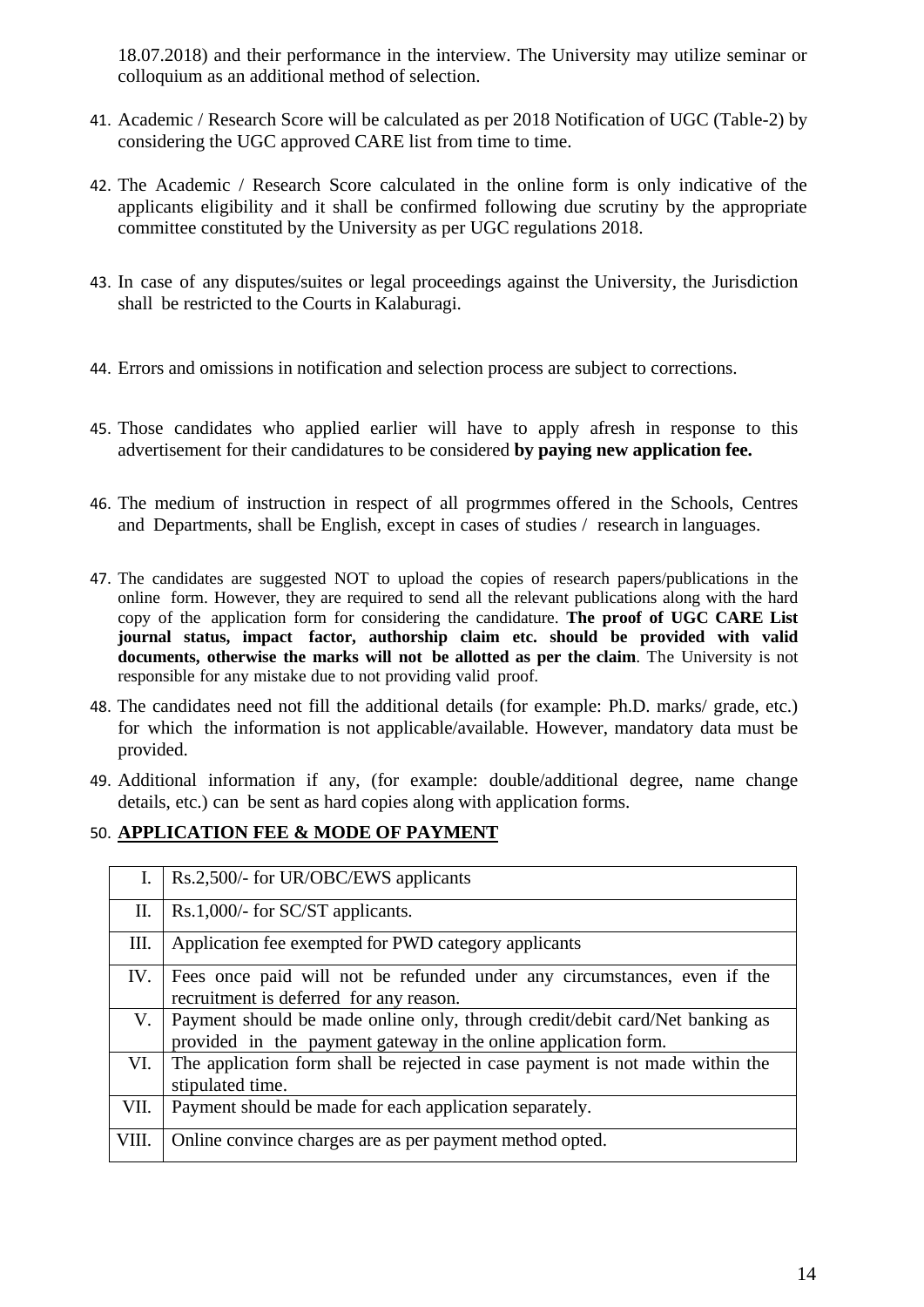- 51. Application forms have to be filled only in an online mode, as available on the website of the University along with the present advertisement, within the prescribed time limit indicated in the advertisement. **Offline forms will not be accepted.**
- 52. The hard copy of the online application along with self-attested copies of testimonials/certificates in an envelope duly superscripted "Application for the post of \_\_\_\_\_\_\_\_\_\_\_\_\_\_\_\_\_\_\_\_\_\_\_\_\_\_\_\_\_\_\_\_ in the Dept. of \_\_\_\_\_\_\_\_\_\_\_\_\_\_\_\_\_\_\_\_\_\_\_\_\_\_\_\_\_\_\_\_\_\_\_\_\_\_\_\_\_\_\_\_ '' must be sent to **The Registrar, Central University of Karnataka, Kadaganchi, Aland Road, Kalaburagi District -585 367** so as to be received by the undersigned **on or before 08/07/2022**

Place: Kalaburagi *Registrar*

*Sd/-*

Date: 20/05/2022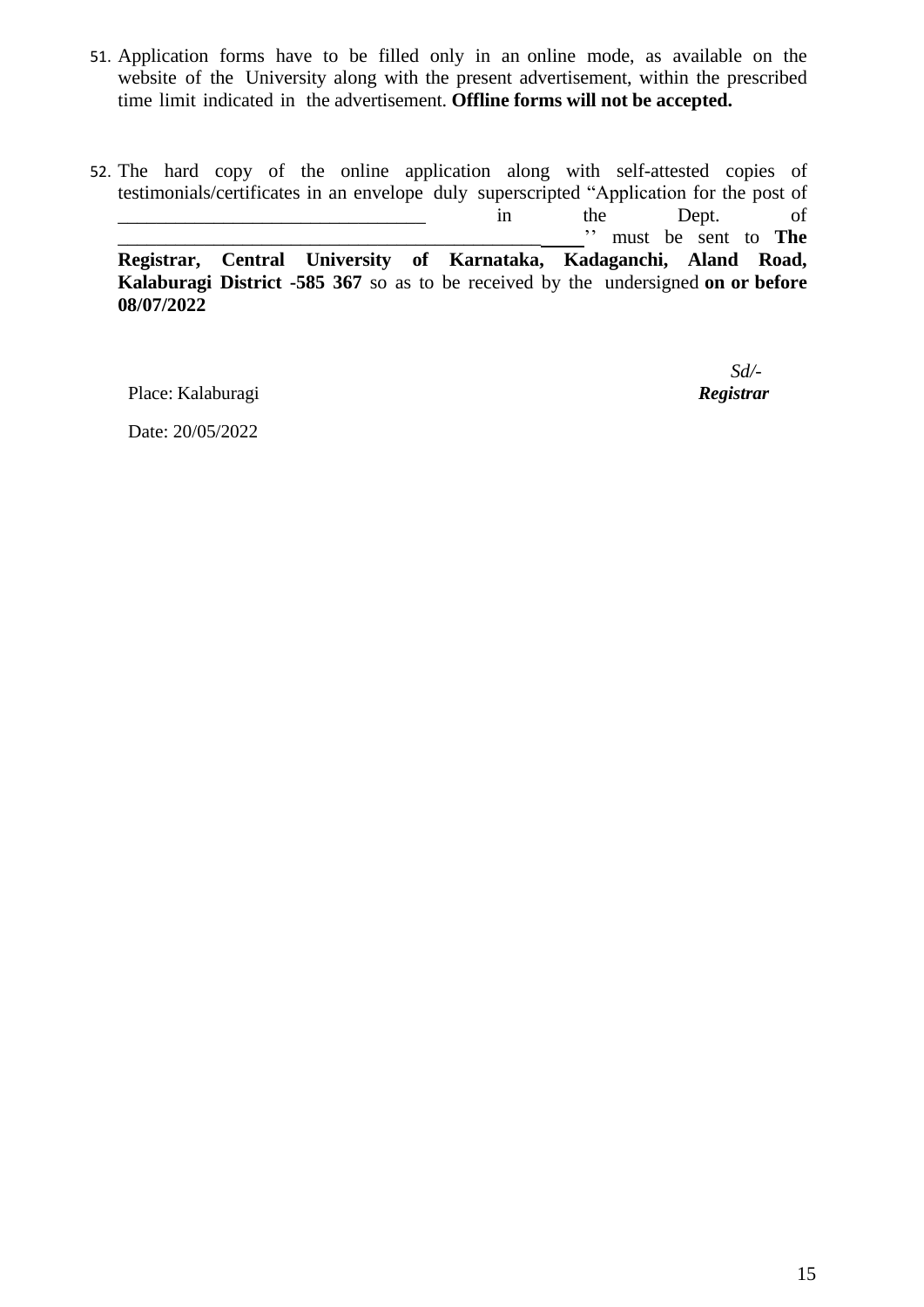# **Declaration**

| hereby declare that all the entries made by me in this application are true and correct to the best of my |
|-----------------------------------------------------------------------------------------------------------|
| knowledge. If anything is found false or incorrect at any stage, my candidature / appointment may be      |
| cancelled by the University without any reason thereof.                                                   |

| Date: | Signature of the applicant |
|-------|----------------------------|
| Place |                            |

Signature of the applicant

(Name in Capital letter)